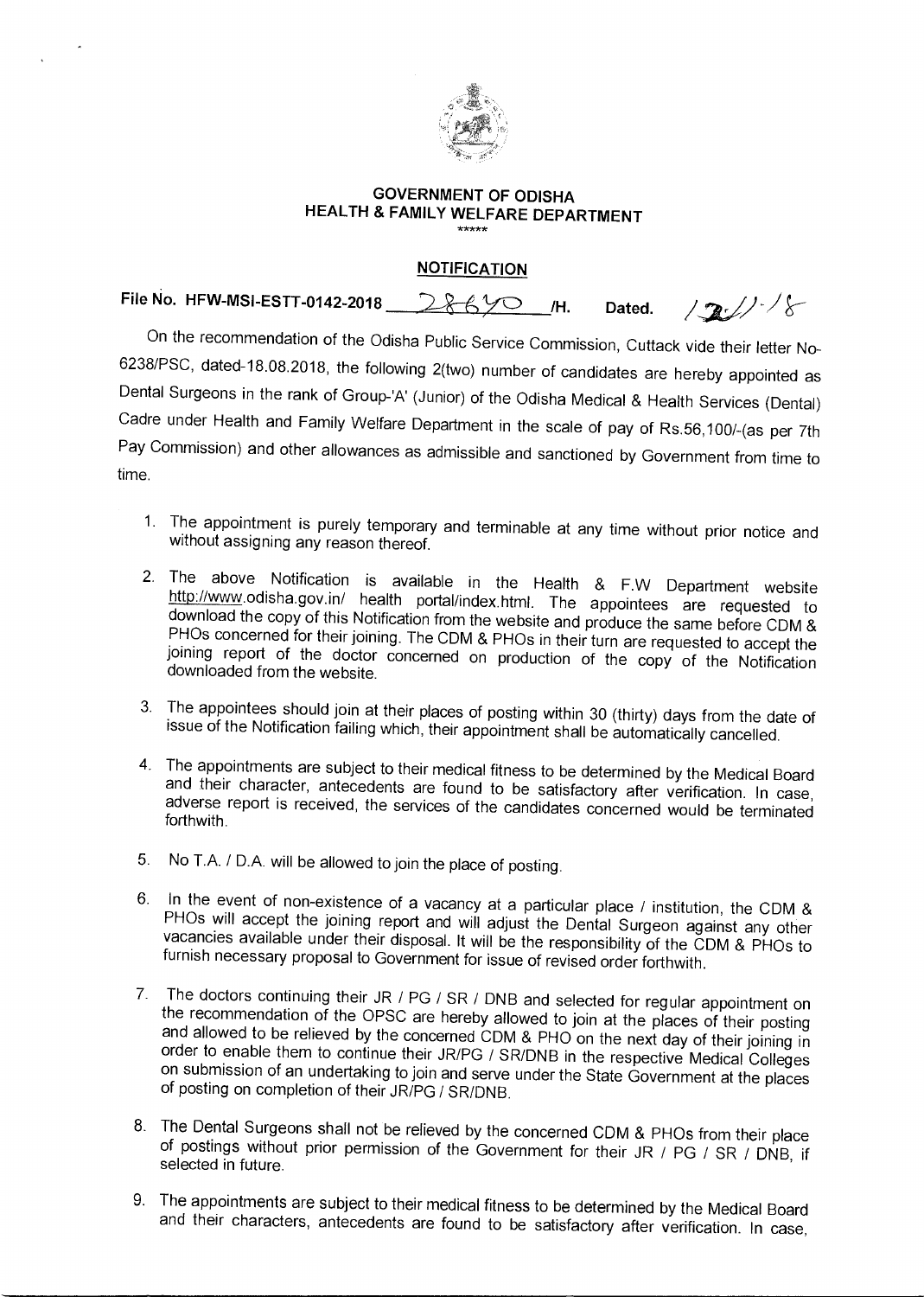adverse reports are received, the services of the candidates concerned would be terminated forthwith.

10. Pursuant to the guidelines of General Administration and Public Grievance Department issued vide their Resolution No-14327, dated-04.07.2017, the counselling of the 171 newly recruited Dental Surgeons was held on 04.10.2018 & 05.10.2018 in the conference hall of Directorate of Health Services, Odisha (Heads of Department Building 2nd Floor), out of which 169 Dental Surgeons were appointed vide Notification No-26922, dated-14.10.2018 leaving the following two candidates due to wanting of record verification, which was completed on 01.11.2018 by the Director of Health Services. Accordingly, the place of postings of the following two newly recruited Dental Surgeons out of the total 171 selected candidates, as per the counselling, are as follows:-

| <b>OPSC</b><br>Merit<br>list<br>SI.No. | Name of the<br>candidate, DOB, | Category<br>/ Gender | <b>Present</b><br>address/MOB<br>No.                                                              | <b>Permanent</b><br>address / home<br>district                                    | <b>Present</b><br>Place of<br><b>Posting</b> |
|----------------------------------------|--------------------------------|----------------------|---------------------------------------------------------------------------------------------------|-----------------------------------------------------------------------------------|----------------------------------------------|
|                                        | $\mathcal{P}$                  | 3                    | 4                                                                                                 | 5                                                                                 | 6                                            |
| 11                                     | Dr.Kalluri Anita<br>08.12.1994 | UR-F                 | 704-Utkal<br>Tower OCL<br>Colony,<br>Rajgangapur, Su<br>ndargarh,<br>Odisha-770017,<br>9040541938 | 704-Utkal<br>Tower OCL<br>Colony,<br>Rajgangapur,<br>Sundargarh,<br>Odisha-770017 | C.H.C<br>Muniguda,<br>Rayagada               |
| 86                                     | Dr. Kabita Sahoo<br>27.02.1993 | UR-F                 | Alisha Bazaar,<br>Mangala Sahi,<br>Cuttack.<br>Odisha-753002,<br>9437609797                       | Alisha Bazaar,<br>Mangala Sahi,<br>Cuttack,<br>Odisha-753002                      | C.H.C<br>Analabereni,<br>Dhenkanal           |

 $|2|X'|$ nment By order of the Governor Additional Secreta

**Memo. No.** 2869/ /H., Dated:

Copy forwarded to the DHS, Odisha, Bhubaneswar / Additional Director, HRH & Research, 0/0 DHS, Odisha, Bhubaneswar for information and necessary action. They are requested to furnish a list of candidates, who joined / not joined and those who fail to join within the stipulated time to this Department i.e. within 07 days from the last date of joining positively.

The Medical Examination of the Dental Surgeons shall be conducted by the respective Medical Board within two months from the date of their joining and the result thereof be furnished to this Department i.e. within 07 days of the conductance of Medical Board positively!

 $\langle 242\rangle$  Additional Secretary

**Memo. No.** 28672 /H., Dated: Copy forwarded to Principal A.G. (A &E), Odisha, Bhubaneswar / Principal A.G. (Audit), Odisha, Bhubaneswar / All Collectors / All Directors of H&FW Department / All Dean & Principals and Superintendents of Government Medical College & Hospitals / All Chief District Medical and Public Health Officers for information and necessary action. The CDM & PHOs are requested to:-